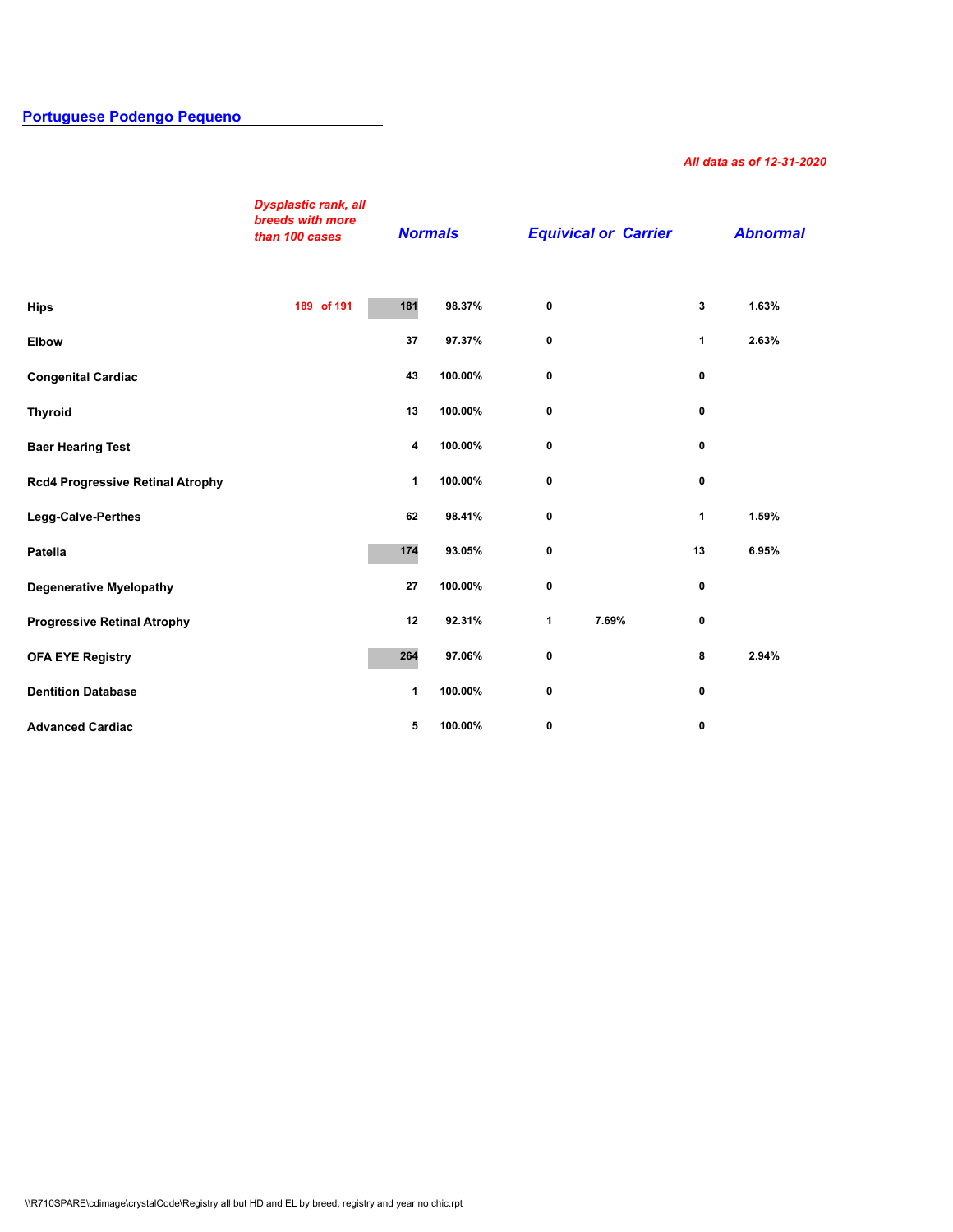## *Percent submitted to the open registry*

| <b>Hips</b>   |                            |                                         |                         |                |                                |                     |                  |              |
|---------------|----------------------------|-----------------------------------------|-------------------------|----------------|--------------------------------|---------------------|------------------|--------------|
|               |                            | Report year <b>Cases</b> Excellent<br>% | Good<br>%               | %              | <b>Fair</b> Borderline<br>$\%$ | <b>Mild</b><br>$\%$ | Moderate<br>$\%$ | Severe<br>%  |
| 2008          | $\sim$ 9                   | $\overline{1}$                          | $\overline{6}$          | $\overline{0}$ | $\mathbf 0$                    | $\sim$ 1            | $\overline{1}$   | $\Omega$     |
|               | 33.33%                     | 11.11%                                  | 66.67%                  |                |                                | 11.11%              | 11.11%           |              |
| 2009          | $\overline{\phantom{a}}$ 8 | $\overline{1}$                          | $6\overline{6}$         | $\mathbf{1}$   | $\mathbf{0}$                   | $\mathbf{0}$        | $\mathbf{0}$     | $\Omega$     |
|               | 12.50%                     | 12.50%                                  | 75.00%                  | 12.50%         |                                |                     |                  |              |
| 2010          | $\overline{9}$             | 6                                       | $\overline{\mathbf{3}}$ | $\Omega$       | $\mathbf 0$                    | 0                   | $\Omega$         | $\mathbf{0}$ |
|               | 11.11%                     | 66.67%                                  | 33.33%                  |                |                                |                     |                  |              |
| 2011          | 10                         | $\mathbf{3}$                            | $\overline{7}$          | $\Omega$       | $\Omega$                       | $\Omega$            | $\Omega$         | $\Omega$     |
|               | 10.00%                     | 30.00%                                  | 70.00%                  |                |                                |                     |                  |              |
| 2012          | 16                         | $\mathbf{3}$                            | 12                      | $\overline{1}$ | $\mathbf 0$                    | $\mathsf 0$         | $\mathbf 0$      | 0            |
|               | 68.75%                     | 18.75%                                  | 75.00%                  | 6.25%          |                                |                     |                  |              |
| 2013          | $\overline{5}$             | $\overline{1}$                          | $\overline{\mathbf{3}}$ | $\overline{1}$ | $\mathbf{0}$                   | $\mathbf 0$         | $\Omega$         | $\mathbf{0}$ |
|               | 60.00%                     | 20.00%                                  | 60.00%                  | 20.00%         |                                |                     |                  |              |
| 2014          | 29                         | 13                                      | 15                      | $\overline{1}$ | $\Omega$                       | 0                   | $\mathbf 0$      | $\mathbf 0$  |
|               | 55.17%                     | 44.83%                                  | 51.72%                  | 3.45%          |                                |                     |                  |              |
| 2015          | $\overline{13}$            | $\overline{4}$                          | $\overline{9}$          | $\Omega$       | $\Omega$                       | 0                   | $\Omega$         | $\mathbf{0}$ |
|               | 15.38%                     | 30.77%                                  | 69.23%                  |                |                                |                     |                  |              |
| 2016          | 15                         | $\mathbf{3}$                            | 10                      | $\overline{1}$ | $\mathbf{0}$                   | $\mathbf{0}$        | $\overline{1}$   | $\Omega$     |
|               | 53.33%                     | 20.00%                                  | 66.67%                  | 6.67%          |                                |                     | 6.67%            |              |
| 2017          | $\overline{15}$            | $\overline{4}$                          | 11                      | $\mathbf 0$    | $\mathsf 0$                    | 0                   | $\mathbf 0$      | $\mathbf 0$  |
|               | 40.00%                     | 26.67%                                  | 73.33%                  |                |                                |                     |                  |              |
| 2018          | 29                         | $\overline{9}$                          | 20                      | $\Omega$       | $\mathbf{0}$                   | 0                   | $\Omega$         | $\mathbf{0}$ |
|               | 41.38%                     | 31.03%                                  | 68.97%                  |                |                                |                     |                  |              |
| 2019          | $\overline{13}$            | 8                                       | $\overline{5}$          | $\Omega$       | $\mathbf 0$                    | 0                   | $\Omega$         | $\mathbf{0}$ |
|               | 38.46%                     | 61.54%                                  | 38.46%                  |                |                                |                     |                  |              |
| 2020          | $\overline{13}$            | $\overline{5}$                          | $\overline{\mathbf{8}}$ | $\overline{0}$ | $\mathbf 0$                    | $\mathbf 0$         | $\Omega$         | $\mathbf 0$  |
|               | 38.46%                     | 38.46%                                  | 61.54%                  |                |                                |                     |                  |              |
| <b>Totals</b> | 184                        | 61                                      | 115                     | 5              | $\mathbf 0$                    | $\mathbf{1}$        | $\overline{2}$   | $\mathbf 0$  |
|               |                            | 33.15%                                  | 62.50%                  | 2.72%          |                                | 0.54%               | 1.09%            |              |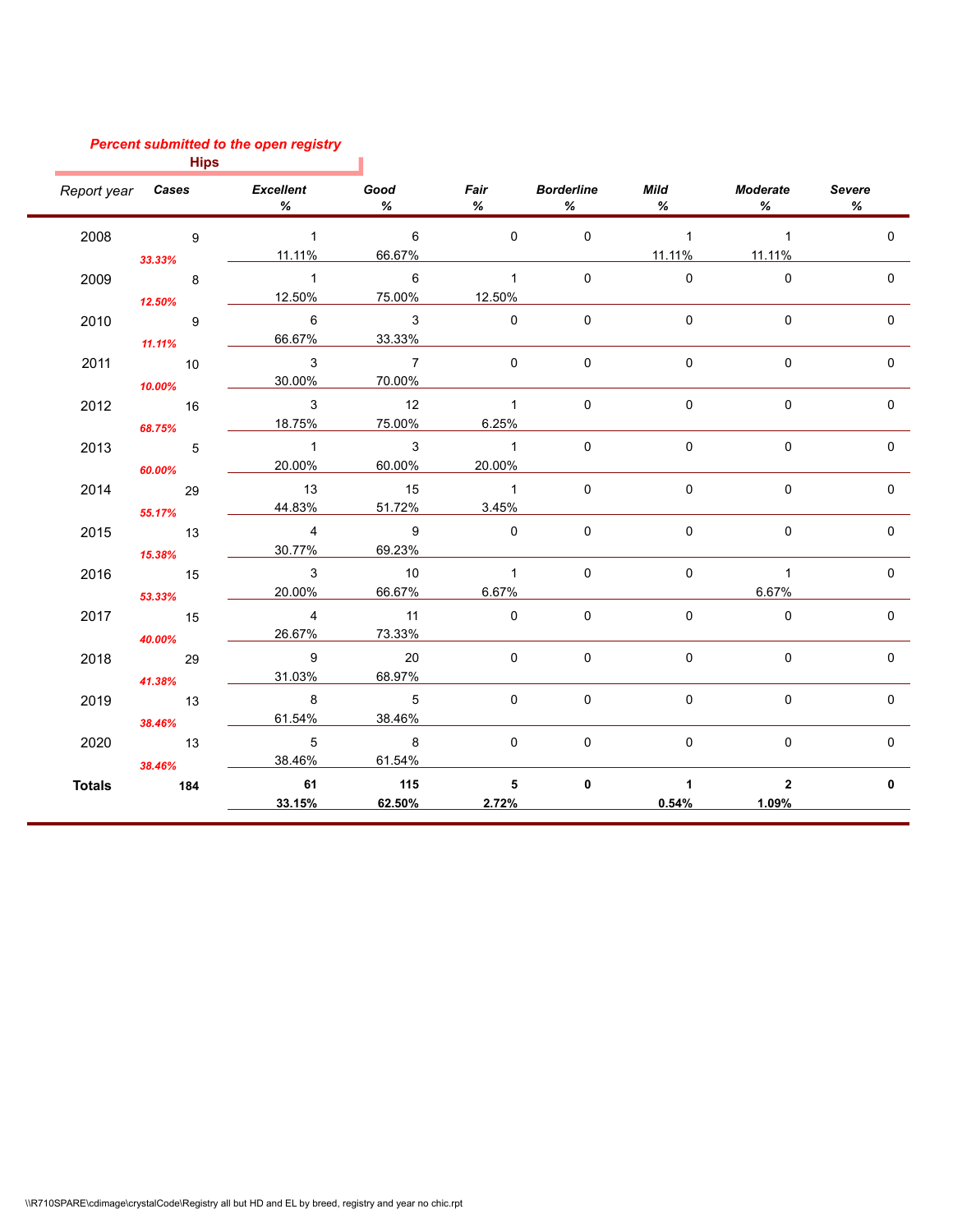|               | <b>Elbow</b>   |                                       |                                                    |                 |                 |                           |  |
|---------------|----------------|---------------------------------------|----------------------------------------------------|-----------------|-----------------|---------------------------|--|
| Report Year   | Cases          | <b>Normal</b><br>%                    | Grade 1<br>$% \mathcal{B} \rightarrow \mathcal{B}$ | Grade 2<br>$\%$ | Grade 3<br>$\%$ | <b>Borderline</b><br>$\%$ |  |
| 2008          | $\mathbf{3}$   | $\overline{3}$<br>100.00%             |                                                    |                 |                 |                           |  |
| 2010          | 5              | $\sqrt{5}$<br>100.00%                 |                                                    |                 |                 |                           |  |
| 2011          | $\mathbf{1}$   | $\sim$ 1<br>100.00%                   |                                                    |                 |                 |                           |  |
| 2012          | $\mathbf{1}$   | $\overline{\phantom{1}}$<br>100.00%   |                                                    |                 |                 |                           |  |
| 2014          | $\mathbf{1}$   | $\overline{\phantom{1}}$ 1<br>100.00% |                                                    |                 |                 |                           |  |
| 2015          | $\overline{4}$ | $\overline{4}$<br>100.00%             |                                                    |                 |                 |                           |  |
| 2016          | $\mathbf{3}$   | $\mathbf{3}$<br>100.00%               |                                                    |                 |                 |                           |  |
| 2017          | $\mathbf{1}$   | $\sim$ 1<br>100.00%                   |                                                    |                 |                 |                           |  |
| 2018          | 13             | 13<br>100.00%                         |                                                    |                 |                 |                           |  |
| 2019          | $\overline{4}$ | $\mathbf{3}$<br>75.00%                | $\overline{\phantom{0}}$ 1<br>25.00%               |                 |                 |                           |  |
| 2020          | $\overline{2}$ | $\overline{\phantom{a}}$<br>100.00%   |                                                    |                 |                 |                           |  |
| <b>Totals</b> | 38             | 37<br>97.37%                          | $\overline{1}$<br>2.63%                            |                 |                 |                           |  |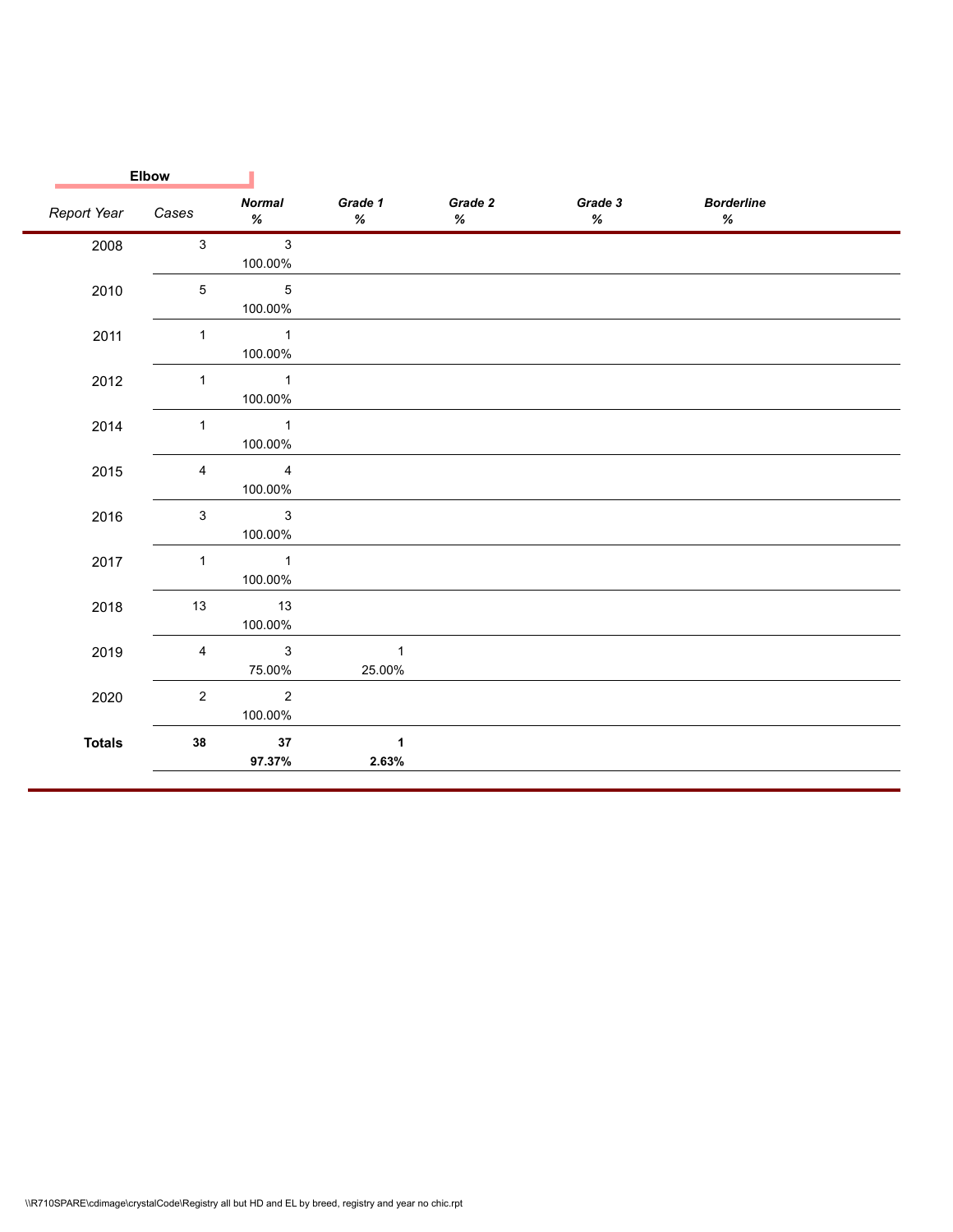|                                    | <b>Advanced Cardiac</b>        |                         |          |                 |            |           |             |
|------------------------------------|--------------------------------|-------------------------|----------|-----------------|------------|-----------|-------------|
| Report year                        | Cases                          | Normal                  | % Normal | Abnormal        | % Abnormal | Carrier   | % Carrier   |
| Portuguese Podengo Pequeno         |                                |                         |          |                 |            |           |             |
| 2017                               | $\mathbf{1}$                   | 1                       | 100.0    |                 |            |           |             |
| 2018                               | 3                              | 3                       | 100.0    |                 |            |           |             |
| 2019                               | $\mathbf{1}$                   | 1                       | 100.0    |                 |            |           |             |
| <b>Totals</b>                      | 5                              | 5                       | 100.0    |                 |            |           |             |
|                                    | <b>Baer Hearing Test</b>       |                         |          |                 |            |           |             |
| Report year                        | Cases                          | Normal                  | % Normal | <b>Abnormal</b> | % Abnormal | Equivocal | % Equivocal |
| Portuguese Podengo Pequeno         |                                |                         |          |                 |            |           |             |
| 2008                               | 4                              | 4                       | 100.0    |                 |            |           |             |
| <b>Totals</b>                      | 4                              | 4                       | 100.0    |                 |            |           |             |
|                                    | <b>Congenital Cardiac</b>      |                         |          |                 |            |           |             |
| Report year                        | Cases                          | Normal                  | % Normal | Abnormal        | % Abnormal | Equivocal | % Equivocal |
| Portuguese Podengo Pequeno         |                                |                         |          |                 |            |           |             |
| 2008                               | 3                              | 3                       | 100.0    |                 |            |           |             |
| 2009                               | $\mathbf{1}$                   | 1                       | 100.0    |                 |            |           |             |
| 2010                               | 5                              | 5                       | 100.0    |                 |            |           |             |
| 2011                               | $\overline{7}$                 | $\overline{7}$          | 100.0    |                 |            |           |             |
| 2012                               | 4                              | 4                       | 100.0    |                 |            |           |             |
| 2013                               | 6                              | 6                       | 100.0    |                 |            |           |             |
| 2014                               | $10$                           | $10$                    | 100.0    |                 |            |           |             |
| 2015                               | 1                              | $\mathbf{1}$            | 100.0    |                 |            |           |             |
| 2016                               | $\overline{c}$                 | $\overline{\mathbf{c}}$ | 100.0    |                 |            |           |             |
| 2017                               | 3                              | 3                       | 100.0    |                 |            |           |             |
| <b>Totals</b>                      | 42                             | 42                      | 100.0    |                 |            |           |             |
|                                    | <b>Degenerative Myelopathy</b> |                         |          |                 |            |           |             |
| Report year                        | Cases                          | Normal                  | % Normal | Abnormal        | % Abnormal | Carrier   | % Carrier   |
| Portuguese Podengo Pequeno         |                                |                         |          |                 |            |           |             |
| 2016                               | 11                             | 11                      | 100.0    |                 |            |           |             |
| 2017                               | $\,6\,$                        | $\,6\,$                 | 100.0    |                 |            |           |             |
| 2019                               | 10                             | $10$                    | 100.0    |                 |            |           |             |
| <b>Totals</b>                      | 27                             | 27                      | 100.0    |                 |            |           |             |
|                                    | <b>Dentition Database</b>      |                         |          |                 |            |           |             |
| Report year                        | Cases                          | Normal                  | % Normal | Abnormal        | % Abnormal | Carrier   | % Carrier   |
|                                    |                                |                         |          |                 |            |           |             |
| Portuguese Podengo Pequeno<br>2014 | 1                              | 1                       | 100.0    |                 |            |           |             |
| <b>Totals</b>                      | $\mathbf{1}$                   | 1                       | 100.0    |                 |            |           |             |
|                                    |                                |                         |          |                 |            |           |             |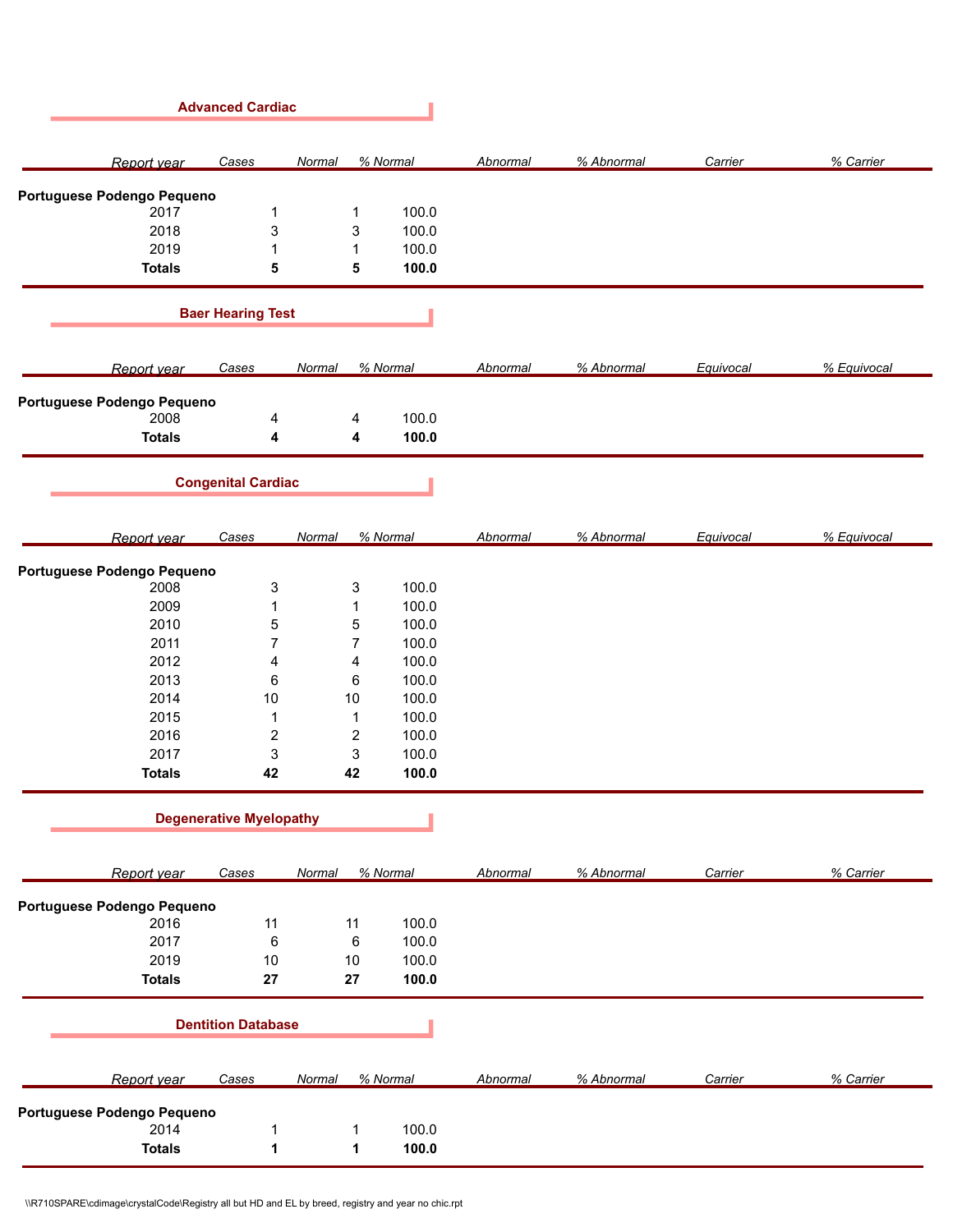|                            | <b>Eyes</b>               |                |          |                |            |                  |                |
|----------------------------|---------------------------|----------------|----------|----------------|------------|------------------|----------------|
| Report year                | Cases                     | Normal         | % Normal | Abnormal       | % Abnormal | Breeder opt.     | % Breeder opt. |
| Portuguese Podengo Pequeno |                           |                |          |                |            |                  |                |
| 2012                       | $\overline{7}$            | $\overline{7}$ | 100.0    |                |            |                  |                |
| 2013                       | 13                        | 10             | 76.9     |                |            | 3                | 23.1           |
| 2014                       | 19                        | 18             | 94.7     |                |            | $\mathbf{1}$     | 5.3            |
| 2015                       | 76                        | 69             | 90.8     | 5              | 6.6        | $\boldsymbol{2}$ | 2.6            |
| 2016                       | 12                        | 10             | 83.3     |                |            | 2                | 16.7           |
| 2017                       | 33                        | 31             | 93.9     |                |            | 2                | 6.1            |
| 2018                       | 46                        | 40             | 87.0     | 1              | 2.2        | $\mathbf 5$      | 10.9           |
| 2019                       | 46                        | 34             | 73.9     | $\overline{c}$ | 4.4        | $10$             | 21.7           |
| 2020                       | 20                        | 16             | 80.0     |                |            | 4                | 20.0           |
| <b>Totals</b>              | 272                       | 235            | 86.4     | 8              | 2.9        | 29               | 10.7           |
|                            | <b>Legg-Calve-Perthes</b> |                |          |                |            |                  |                |
| Report year                | Cases                     | Normal         | % Normal | Abnormal       | % Abnormal | Carrier          | % Carrier      |
| Portuguese Podengo Pequeno |                           |                |          |                |            |                  |                |
| 2009                       | 3                         | 3              | 100.0    |                |            |                  |                |
| 2010                       | 1                         | 1              | 100.0    |                |            |                  |                |
| 2011                       | 5                         | $\,$ 5 $\,$    | 100.0    |                |            |                  |                |
| 2012                       | 12                        | 12             | 100.0    |                |            |                  |                |
| 2013                       | $\overline{c}$            | $\overline{2}$ | 100.0    |                |            |                  |                |
| 2014                       | 18                        | 18             | 100.0    |                |            |                  |                |
| 2015                       | $\overline{2}$            | $\overline{2}$ | 100.0    |                |            |                  |                |

| <b>Totals</b> | 63 | 62 | 98.4  | 1.6  |  |
|---------------|----|----|-------|------|--|
| 2020          | ◠  | 2  | 100.0 |      |  |
| 2019          |    |    | 100.0 |      |  |
| 2018          | 8  | 8  | 100.0 |      |  |
| 2017          | 6  | 6  | 100.0 |      |  |
| 2016          | 3  | 2  | 66.7  | 33.3 |  |
| $\sim$        | _  | _  | 100.0 |      |  |

I

**Patella**

*Cases Normal % Normal Abnormal % Abnormal Report year Carrier % Carrier* **Portuguese Podengo Pequeno** 2008 16 13 81.3 3 18.8 2009 8 8 100.0 2010 5 5 100.0 2011 9 8 88.9 1 11.1 2012 20 19 95.0 1 5.0 2013 8 8 100.0 2014 29 27 93.1 2 6.9 2015 16 15 93.8 1 6.3 2016 18 17 94.4 1 5.6 2017 16 15 93.8 1 6.3 2018 21 19 90.5 2 9.5 2019 14 13 92.9 1 7.1 2020 7 7 100.0 **Totals 187 174 93.1 13 7.0**